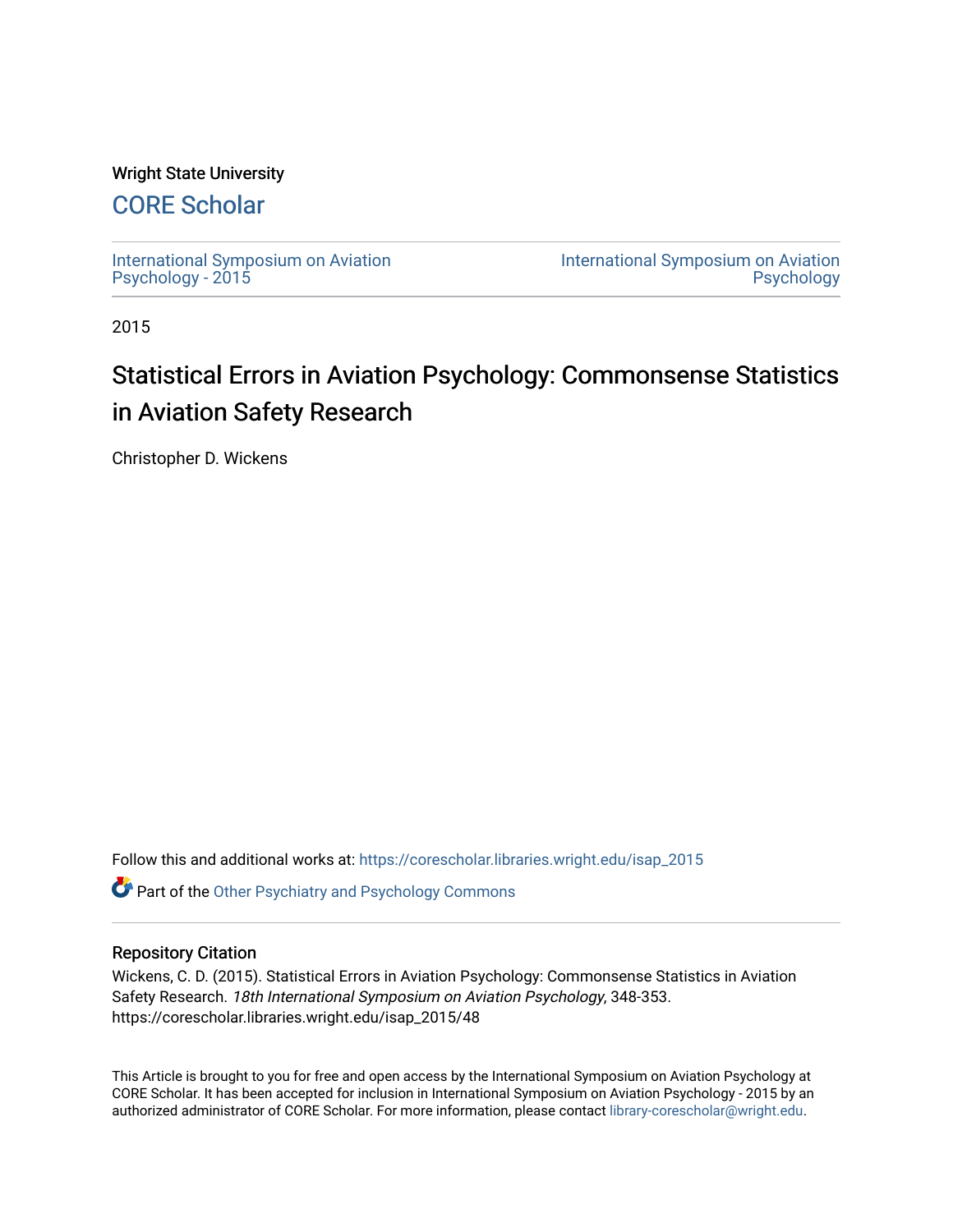#### STATISTICAL ERRORS IN AVIATION PSYCHOLOGY: COMMONSENSE STATISTICS IN AVIATION SAFETY RESEARCH

## Christopher D. Wickens

AlionScience & Colorado State University Fort Collins Colorado

I discuss problems with the use of null hypothesis significance testing, as it is particularly applied to safety research such as that in aviation psychology. Such problems are manifest in the inherent bias of traditional statistics to avoid type 1 statistical errors, and hence to discourage findings of safety improving effects as significant, when low powered experimental designs are required by necessary constraints. In contrast, I offer several approaches or remedies. Researchers should think about the decisions made by consumers of their research, based on the costs and values of those decisions; they should form alternative hypotheses, use smart planned comparisons where possible, and present data on the size of effects that do not meet conventional .05 levels of significance. Meta analyses are also encouraged.

In a hypothetical research project, investigators have examined an instructional program to train pilots to better understand the flight management system modes, and respond appropriately to unexpected surprises. A group of 20 line pilots from commuter airlines are selected to go through either conventional training or the augmented "understanding" instructional program. A transfer of training experiment is then done and after a 1 week delay pilots are confronted with an unexpected configuration of the FMS in a high fidelity simulator; the time until the initial correct diagnosis and response is recorded for each of the 10 pilots in the two groups. The authors report a mean RT of 9.5 seconds for the "understanding" group and of 14 seconds for the control group, a non-significant (p>.05) effect. A follow up study, with a slightly revised "understanding" curriculum is carried out later with 16 pilots (8/group), and it also provides a non-significant ( $p>0.05$ ) benefit, here of 3 seconds. It is concluded, based on the two studies showing no significant benefit, that the new curriculum is non effective. The developer of the curriculum points out to the investigators that if the samples of the two studies are pooled, with a resulting  $N=18/$ group, the mean benefit, now of approximately 4.5 seconds would have proven significant (p<.05). Furthermore, examining more closely the statistics that underlay the two experiments, the developer noted that the two p-values were, respectively, .07 and 0.11.

This hypothetical (but plausible) research scenario illustrates the potentially serious flaws in the manner that classical null-hypothesis significance testing (NHST) is applied in our safety-critical profession of aviation psychology. The likely conclusion by the research sponsor, and airline training groups that the technique was "ineffective", quite possibly results in a decision not to adopt it, and perhaps the resulting failure to take steps that could prevent serious FMS-related mishaps down the line.

In the following, I will outline some of the main concerns underlying the above sequence of events, and suggest remedies that might ameliorate some of these concerns. I will be drawing on some of my previous thinking about "common sense statistics" (Wickens, 1998), which itself was inspired by an earlier article on aviation safety by Don Harris (1991), as well as the more recent seminal article by Cumming (2014) on "the New Statistics". Cumming writes much more than room allows here to summarize that is relevant for our profession.

#### **Five flaws in conventional statistical thinking.**

#### Flaw #1. The p-value is a dichotomous, black-white cut off of significance, at  $p=0.05$ .

Fisher (1925), who developed the concept of the p value, never intended it to be used as a dichotomous criterion. The concept represents a continuum of the degree of evidence, in support of a hypothesis given the data. No different from degree of altitude on approach to a runway, or degree of temperature, there may be certain relatively important values along these continua, akin to a 25,000 foot "sterile cockpit" altitude on approach; or a 32 degree freezing point, but this certainly does not mean other changes in the variable are unimportant or to be disregarded; despite assertions (by many reviewers) that a  $p > 0.05$  is "just non significant, and should not be talked about as if it were" (paraphrasing from several reviewers of my submitted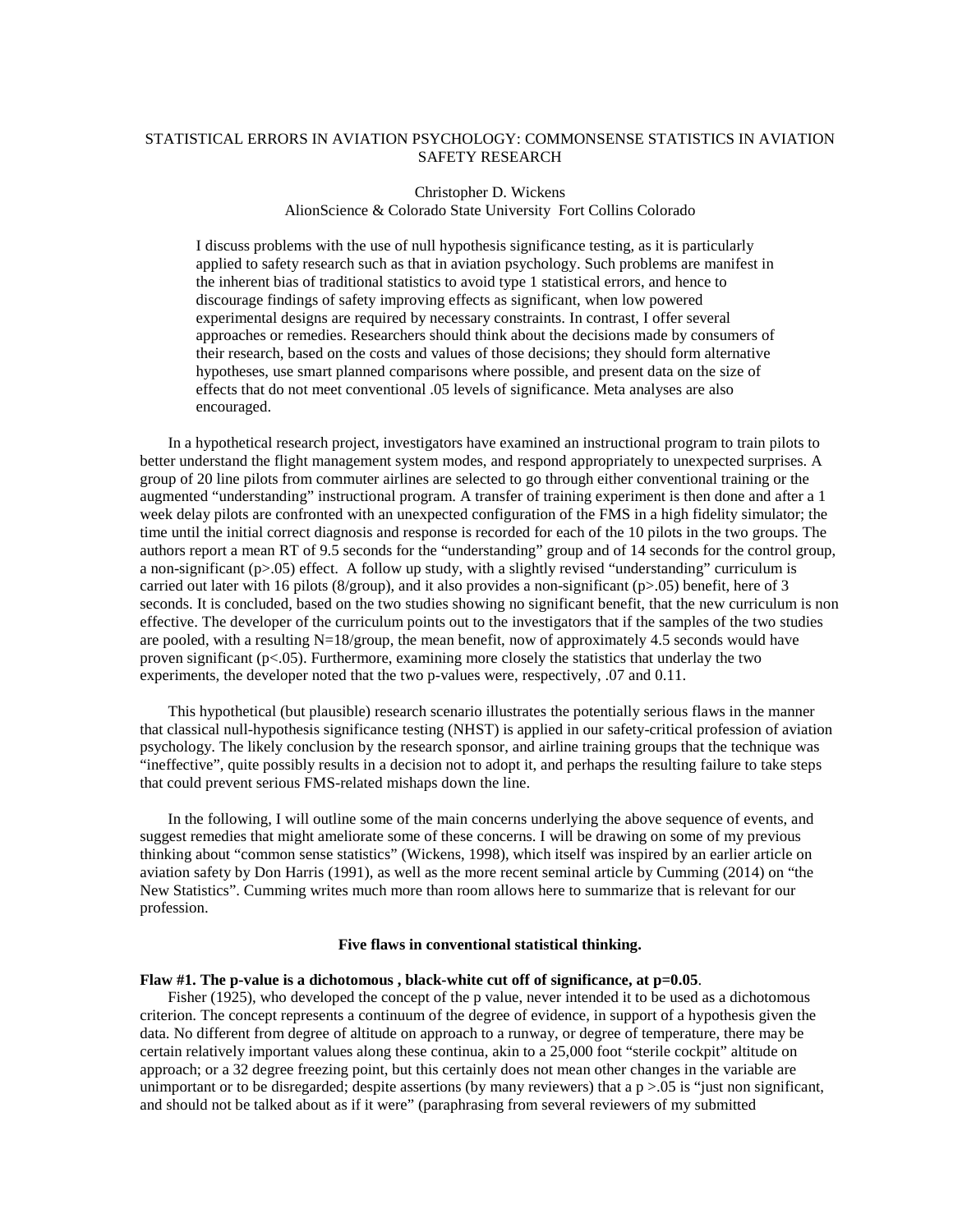manuscripts). Indeed such dichotomous thinking can often lead to what I have referred to as "statistical illogic" of dichotomous thinking as in the following case: An ANOVA reveals a "significant" workload effect on performance, across three levels, low, medium and high; but then separate post-hoc comparisons reveal that the low-medium contrast is NS or "statistically equal", as is the medium-high contrast, while the low-high contrast is significantly ( $p\leq 0.05$ ) different. So if L=M and M=H. Then in the logic of comparisons L must equal H. But the third comparison shows that this is not true: a contradiction.

#### **Flaw #2. p = 0.05 represents a "decision rule".**

It does not. The decision rule is defined by alpha, set by the experimenter. It can be at any p value chosen (convention often does select .05), and so the black-white thinking associated with the p value is more correctly associated with alpha. Whereas Fisher conceived of p as a continuous "evidence variable", it was Neyman and Pearson (1933) who developed the logic of the decision rule often associated with NHST; (Hubbard & Bayarri, 2003), to firmly either "accept" the alternative hypothesis, or "accept the null" (reject the alternative). If we can think of the traditional statistical analysis package as a form of automation, the distinction between the p value and alpha very closely parallels the distinction between stage 2 automation (information integration and inference): the p value (or its closely associated confidence interval) and stage 3 automation (decision making): the alpha level, with its associated decision to "accept" or "reject" an effect as meaningful. As we have pointed out elsewhere (Parasuraman Sheridan & Wickens, 2000: Onnasch, Wickens et al, 2013), errors of automation at stage 3 have more problematic consequences than those at stage 2. And as we see below, such automation can easily make errors.

#### **Flaw #3 NHST is biased toward the status quo.**

Table 1 presents the standard matrix underlying NHST. Across the top there is some "ground truth" effect that exists in the world (population) that we are trying to confirm. Here, this might be the truth that our experimental manipulations will make people better pilots and hence improve safety. We run the experiment, compute the statistics and derive a conclusion, based on whether our p value exceeds or is less than alpha (which is conventionally set to be.05). By accepting a criterion of .05, our decision rule is designed to "assure" that given our data, there **is** only one chance in 20 that we will conclude there is an effect, if the experiment is repeated multiple times (Cumming, 2104), when there is actually none to be found in the population; an errant conclusion resulting from the contributions of randomness to the data. This is the **type 1 error.**

#### Table 1.

*The conventional table of statistical decisions with NHST*

|                                  | State of the world: "the truth" |                              |
|----------------------------------|---------------------------------|------------------------------|
| Experimental results             | Improve safety                  | No improvement               |
| Disconfirm Ho (e.g., $p<0.05$ ): |                                 | Type 1 error (.05). Strongly |
| An effect                        |                                 | discouraged                  |
| Confirm Ho $(p>0.05)$ . "NS"     | Type 2 error                    |                              |

In contrast, conventional NHST is silent on the probability of concluding that there is **no** effect, when there actually **is** one, as shown in the bottom row, concluding a "non significant effect" such as that described in our story above: **a type 2 error**. This is a real number, which can be estimated from statistical power calculations (Cohen, 1988). But application of conventional statistics places far less emphasis on this, than it does on keeping the type 1 error below .05; and as a result, most experiments show a bias toward a considerably higher probability of the type 2 than the type 1 error. In essence, there is a direct analogy to our criminal justice system that cares much more to avoid an innocent person being found guilty than the converse; and hence requiring unanimous jury decisions to convict, and only one dissenting member to exonerate. The standard of evidence for guilt is set very high, just as in traditional NHST, the standard of avoiding a type 1 error is set high. This state of asymmetric concern for avoiding type 1 more than type 2 errors is an outgrowth of concern in basic sciences, that somehow type 1 errors are "worse" than type 2 errors, and a case can be made that the scientific community does not want a plethora of effects claimed, that turn out to be "untrue". But should this bias apply equally to safety research? As I argue below, it should only apply less severely, leading to the  $4<sup>th</sup>$  "flaw".

#### **Flaw #4 NHST does not address values in decision making**.

Table 2 presents a classic decision table in expected value theory, populated by the specific characteristics of our automation training example above. It is similar in some respects to table 1, but also quite distinct. The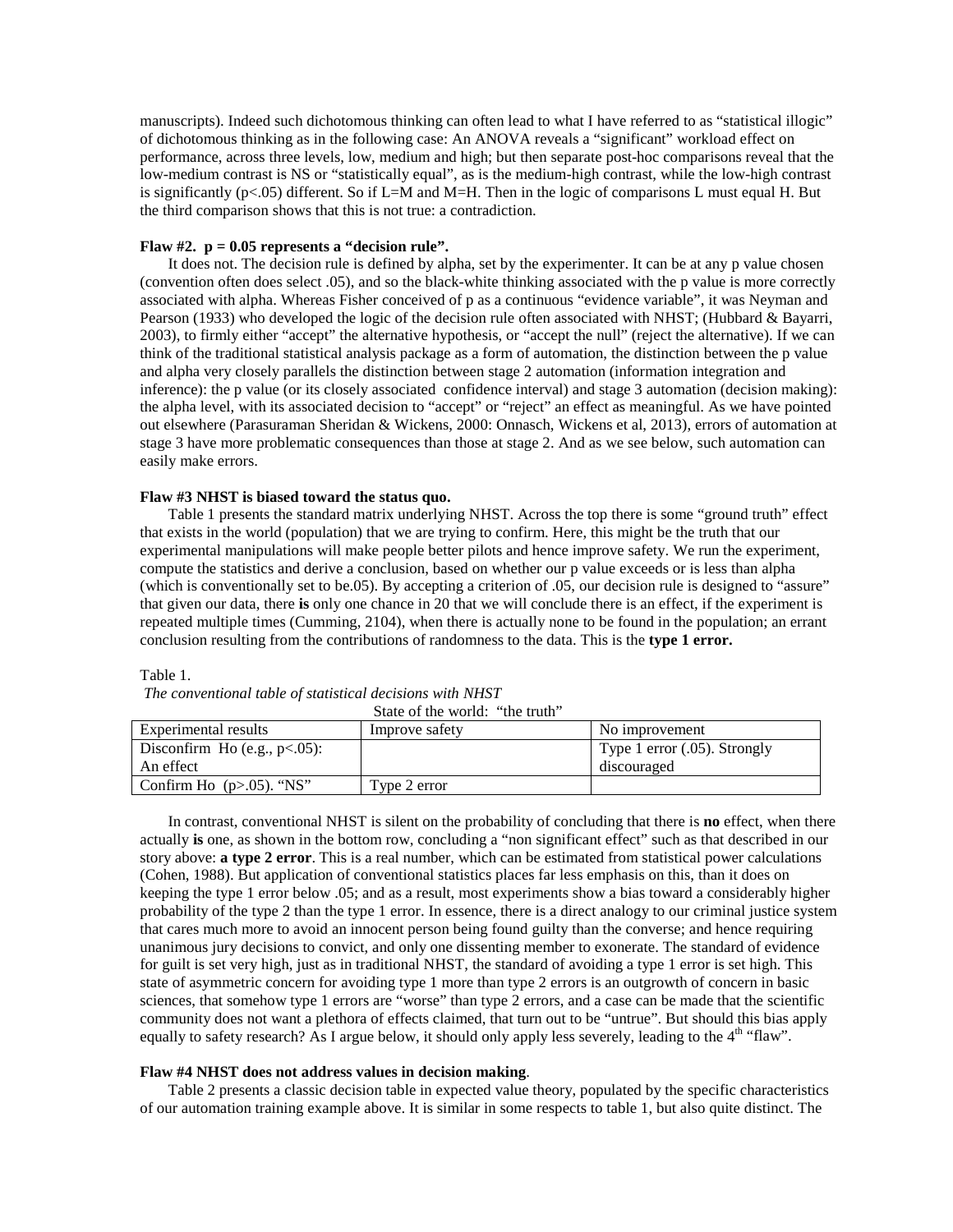two possible states of the world regarding a "ground truth" are again shown across the two columns, and the two rows again represent decisions. However these are not decisions to reject or accept the null hypothesis by the researcher, but instead represent decisions, made the consumer of our safety research, to either adopt the concept suggested y the experimental results (e.g., implement the training plan) or ignore it. This is a very different form of decision than that made by the researcher to "decide" to say in print, whether the effect is "significant" or not.

#### Table 2.

*The classic expected value decision matrix.* 

| State of the world                         |                                      |                                    |
|--------------------------------------------|--------------------------------------|------------------------------------|
| Decision                                   | Improves safety $(P)$                | Does not improve safety<br>$(1-P)$ |
| It works: adopt the procedure              | Mishaps saved<br>cost of<br>adoption | Cost of adoption                   |
| It does not work. Discard the<br>procedure | Unnecessary mishaps created          | No cost                            |

State of the world

Most importantly, we can now depict specific costs and benefits of different outcomes, particularly for the two types of decision "errors" that corresponded to the type 1 and type 2 errors in Table 1. Rather than, as in table 1, simply saying "type 1 errors are worse than type 2 errors", one can begin to put some approximate numbers on these to make a more objective judgment, as indicated by the cells of table 2.

#### **Flaw #5 NHST does not address probabilities in decision making**.

A second feature of the decision matrix in table 2, is the explicit presentation of some a-priori estimation of the prior probability (p) that the state of the world is true, as shown across the top row. These are quite different from the probability value depicted in table 1, which only represents the probabilities that the alternative hypothesis (H1) is falsely accepted, **given the data** observed in the experiment. The two probabilities have totally different meaning. Of course there is often no basis for making such prior probability estimation in Table 2, but by setting it a 50/50 for example, you might be essentially saying that "independent of, or prior to observing my experimental results, I think it is just as likely that my intervention will improve safety as not". This starts both hypotheses with even odds of confirmation

There is certainly plenty of debate in the statistical and experimental world about the role of prior probabilities in hypotheses testing, an issue defined as "Bayesian statistics" (e.g., Berger, 2000; Cumming, 2014); but a little common sense can be applied. If several prior experiments have suggested evidence that the instructional intervention "works" (i.e., in the above example, the results of the first experiment should have made it clear that it was more likely to work than not), then one can approach an additional experiment with some bias to assume that it works, or at least an equal footing. Of course, this guidance is only feasible to the extent that we can decide how big an effect is defined as "it works", and this requires some estimation of an effect size defined as "working". This procedure is the hallmark of statistical power analysis, and once an effect size is chosen (e.g., 50% of the variance accounted for), then it is possible to specifically compute the probability of a type 2 error in one's experiment, And it may then be possible to set alpha at that same level of probability, hence providing more equal odds for the two types of errors.

 In summary, there are two general points to be made here: (1). The consumer of the research, who is the ultimate implementer of safety-critical procedures should be provided by the researcher with more data upon which to base her decision, than simply an "accept/reject" output of a statistical decision rule which implicitly or explicitly sends the message, in one case that "there is nothing there" (2) application of this decision rule, without adequate statistical power, provides an inherent bias against adopting safety improvement procedures or equipment.

#### **What is to be done?**

 Below, I have outlined two general categories of remedies for this state of affairs; changes to how the researcher should approach experimental design and analysis, and changes to the way data are presented in written reports and articles.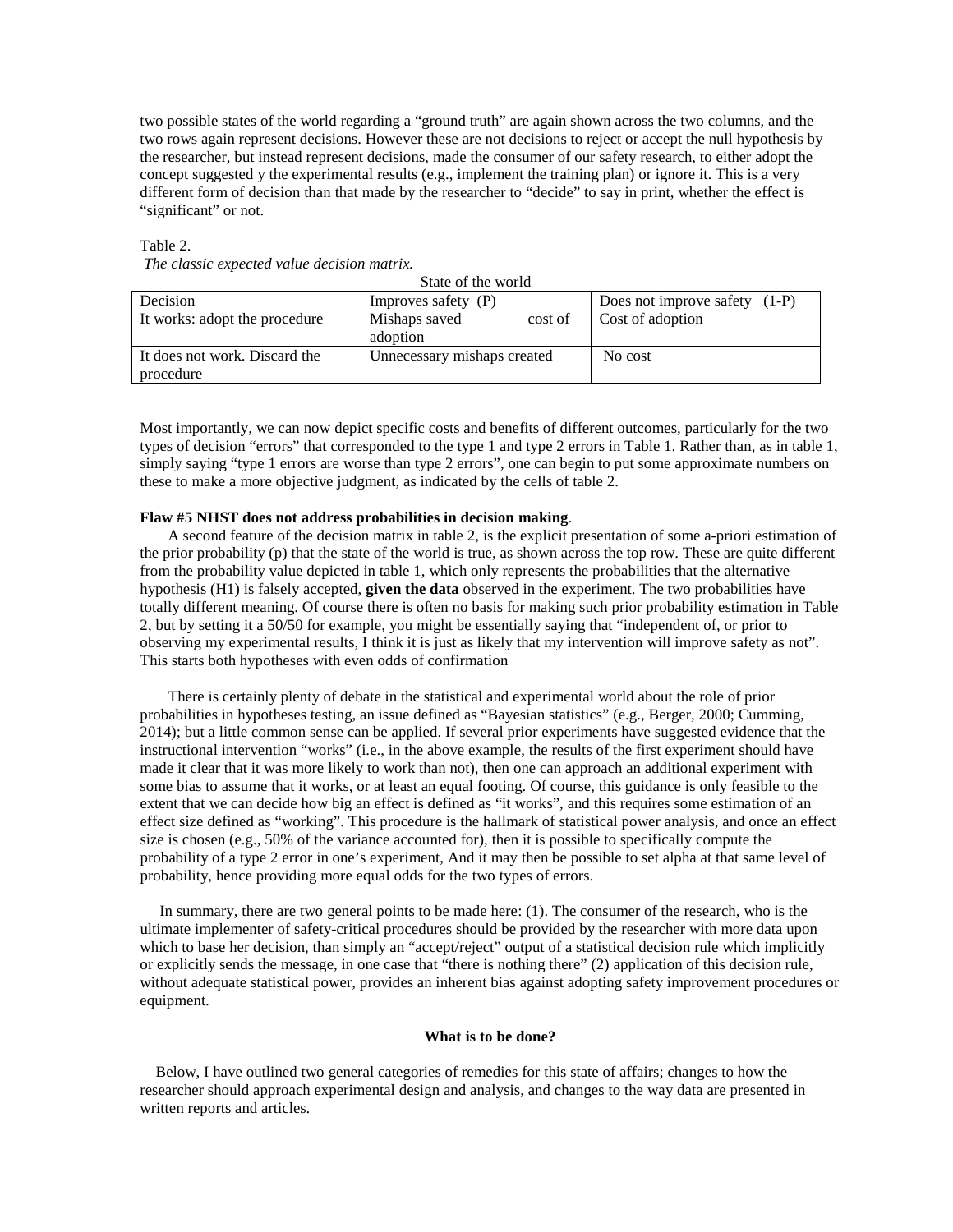#### **Design and Analysis**.

**Increasing statistical power**. It should be apparent that increasing statistical power, typically by running more subjects, which will reduce the estimated variance in effect size, will increase the confidence that a given effect is "true", and hence decrease the probability of a type 2 error. If this probability can be decreased to 0.05, then there is the desired symmetry between the two types of errors, and not the inherent bias against concluding safety-improving effects. Unfortunately however there are two issues that mitigate against such an increase in N in aviation human factors research (and research in other safety critical professions). First, it may be extremely difficult to obtain the participation of highly skilled professional workers in high fidelity simulation experiments and, with a restricted budget the researcher may well feel lucky to get even the 20 qualified line-pilots of our first example to find the time. Second, for reasons I have articulated at this symposium in 2009 (Wickens 2009), the very responses that may be most safety critical (and safety compromising) are those in which the pilot or controller might be most surprised (not expecting); the so called "black swan" event. This would be true of the unexpected first failure event used to estimate the success of training in our example above. Responses to a single, first failure event, of which there is by definition only one per pilot, do not afford the luxury of averaging across trials to reduce variance (and increase statistical power), and in contrast to so many other variables. Yet such first failure responses are unique in their ability to yield worst case response times and detection rates (Wickens Hooey et al., 2009). It is often these unexpected events that compromise safety.

**Formulate an alternative hypothesis**. An alternative hypothesis can be explicitly formulated to provide equal footing to the null hypothesis of "no effect". Statistical power calculations require this to be done. However these are typically based on deciding an effect size that is "meaningful" (e.g., 75% of the variance accounted for). But it is often more compelling to express this in meaningful performance units. In our example above, the researcher may state that under cases of possible spatial disorientation, in which timely diagnosis of an automation-induced upset is critical, any time-savings of greater than 3 seconds is *the* desired effect. Hence  $H1 = 3$ , while Ho = 0, and a savings of 2 sec would stand as more confirming of H1 than Ho. And it is always possible to "reserve judgment" for such intermediate effects. Similar "point estimates" of an alternative hypothesis might be made for the % improvement in performance that results from a particular display, or training innovation. In our field of aviation, where, because of its physical/spatial constraints, safety margins can so often be defined explicitly in terms of time and distance (separation), such alternative hypothesis point estimations are quite feasible.

**Use "smart statistics" and planned contrasts**. [and tolerate them if you are a reviewer].The data in figure 1 provide a case study of a typical experimental result. Two displays to aid mid-air collision avoidance are contrasted and both tested under low vs high workload conditions. Using conventional statistics, an ANOVA is performed and reveals a significant "p<.05" effect of workload, but a "NS p>.05" effect of both display type and its interaction with workload. Conventional statistics says "end of story". However what I have labeled "smart statistics" would make two points. First, the condition and effect you really care about is collision avoidance under **high workload** (potentially a worst-case, safety critical scenario). Hence what you should really do is to focus a **planned comparison** on the high workload condition. Indeed Cumming (2014) has effectively argued that going into an experiment, the investigator should **know** what s/he is looking for in terms of specific effects, and the omnibus F test ("is anything happening?") is a rather indirect way, of asking whether "something specific that you care about" is happening.



*Figure 1*. Hypothetical example of Results in a 2X2 experimental design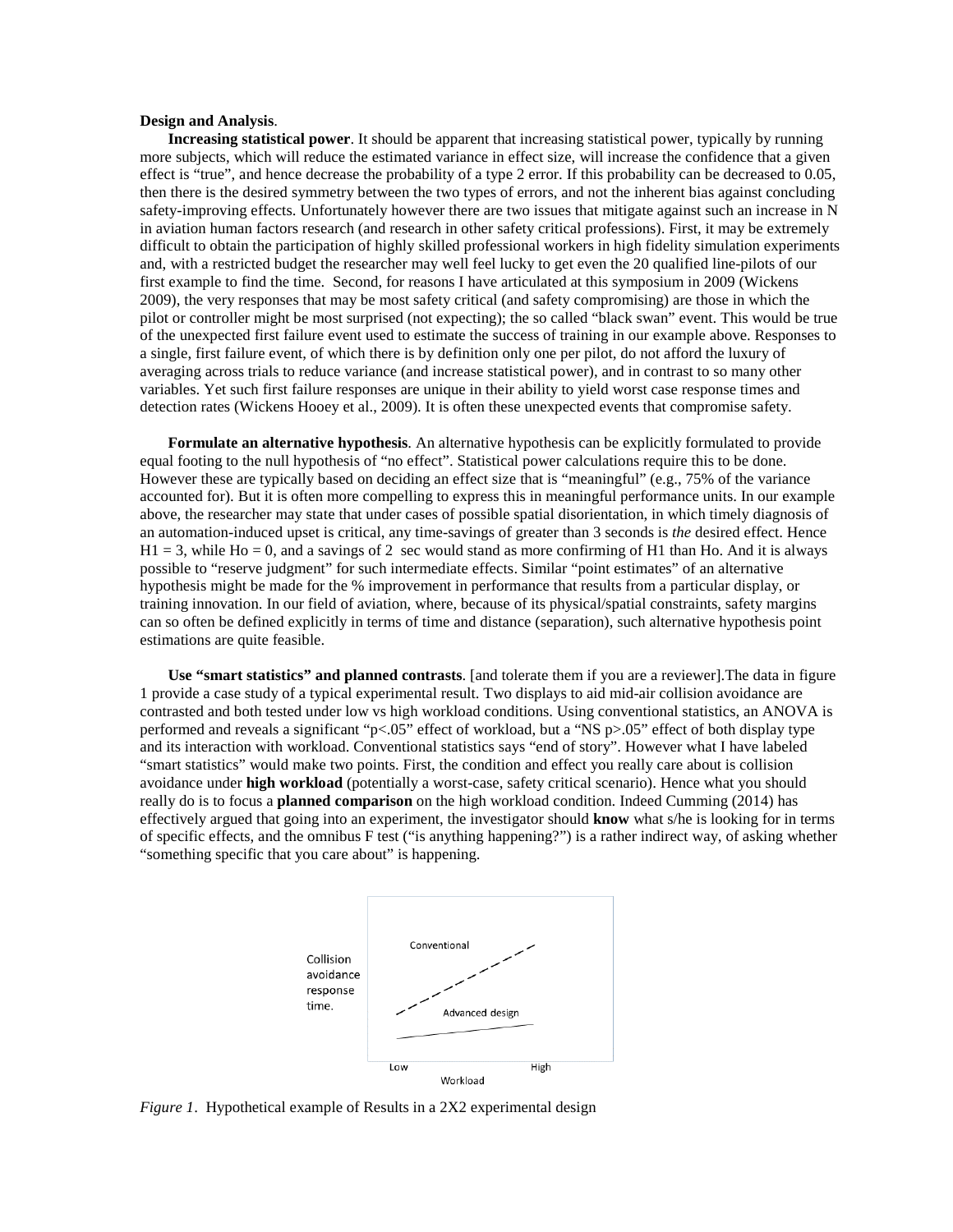A second role of "smartness" in statistical testing, and particularly for most safety critical research, is that the comparisons should be 1 tailed, which provides more statistical power, rather than 2-tailed. What this essentially means is that you care if the effect is one that is safety-improving (i.e., typically shortens RT, improves accuracy or lowers workload). But you DON'T care whether there is no effect at all, or the effect works in the other direction. In either of the latter two cases, your proposed safety improvement is **not working**.

#### **Presentation of experimental results**.

**Present the "raw data".** It is worth highlighting again, the importance of presenting more, rather than less "raw data" to the readers of your article. By "raw data", we do not of course mean the individual subject measures, but we do mean graphs, 95% confidence intervals, effect size measures, and all statistical test measures (not just those of the magical "significant p<.05" type). The added relevance of this last guidance to meta-analyses will be described below. Here, if we think about statistics and stats packages in terms of the stages and levels of automation framework (Parasuraman et al., 2000), later stage automation is good if it is correct, but more problematic if it is in error of either the type 1 or type 2 variety. As we know, a stats package that simply tells you to accept or reject the null hypothesis is an example of late stage decision aiding automation, and, of course, can have a (typically) 5% chance of being in error. The best mitigation of this, in human-automation interaction research, is to let automation provide and convey to the reader more assistance in the earlier stage of integration and inference, and here, that specifically means providing graphed data and confidence intervals, along with the full array of inferential statistics.

**Choose language carefully**. Be very careful that the language you use in the text, does **not** convey the impression that effects which might be important for safety improvement but fail to reach the magic .05 levels are to be disregarded. The offenses here, ranked from worst to better for such a phrase to describe, say a .07 effect would be to say: "there was no effect", "not different", "not significantly different". Even if you **do** report the p values of such p>.05 effects in the results, time-limited readers of only a Discussion, or Abstract may not have taken the time to find those statistics. More plausible approaches (although here I have had to argue with editors) would be to label such effects as "marginally significant" or "approaching conventional levels of statistical significance" or even a "non-significant trend". It is equally important, when such effects are in evidence to describe in the text (and not just tables and graphs), their actual magnitudes, in terms such as the 4 second savings in response time, or the 30% gain in accuracy.

#### **Accumulating evidence over experiments**.

Earlier, we referred to "prior probabilities" for assuming that an effect might actually exist in the world, before we have seen the data from our current experiment. Of course the best source of such prior odds comes from other research on the topic, that may have used the same or similar variables to reveal the effect in question. Literature reviews can qualitatively summarize that research. But the ideal tool for this is the metaanalysis Rosenthal, 1991; Cumming, 2014; Onnasch et al., 2014). Various meta-analytic approaches can actually yield a quantitative estimate of the "collective wisdom" of that prior research, which may enable our researcher to not only express that an effect is likely to be there (or not), but also can give a point estimate of how large it is; that is, an explicit alternative hypothesis. The importance of meta-analyses has two implications: first, in a review of the literature, even an informal meta-analysis can establish the prior likelihood of finding the effect. Second, in helping others do their own meta-analyses, reporting the null effects that you do observe in your own data (or effect sizes of "NS p>.05" effects), you can provide data for the analyses of others that are not inherently biased toward more positive results.

#### **Conclusions**

In conclusion, we note that many of the concerns that have brought about the emergence of the .05 level of significance to avoid type 1 errors are well formulated, and we do not argue for a total abandonment of the tenets of NHST. However I argue that people should clearly understand the biasing implications of the blackwhite approach fostered by alpha levels, particularly when "the effect" that is examined (and is often rejected because of NHST) is one that has safety-improving implications. I hope that some of the remedies suggested above, can be adopted by the aviation psychology research community when they consider the decisions that the consumers of their work may make.